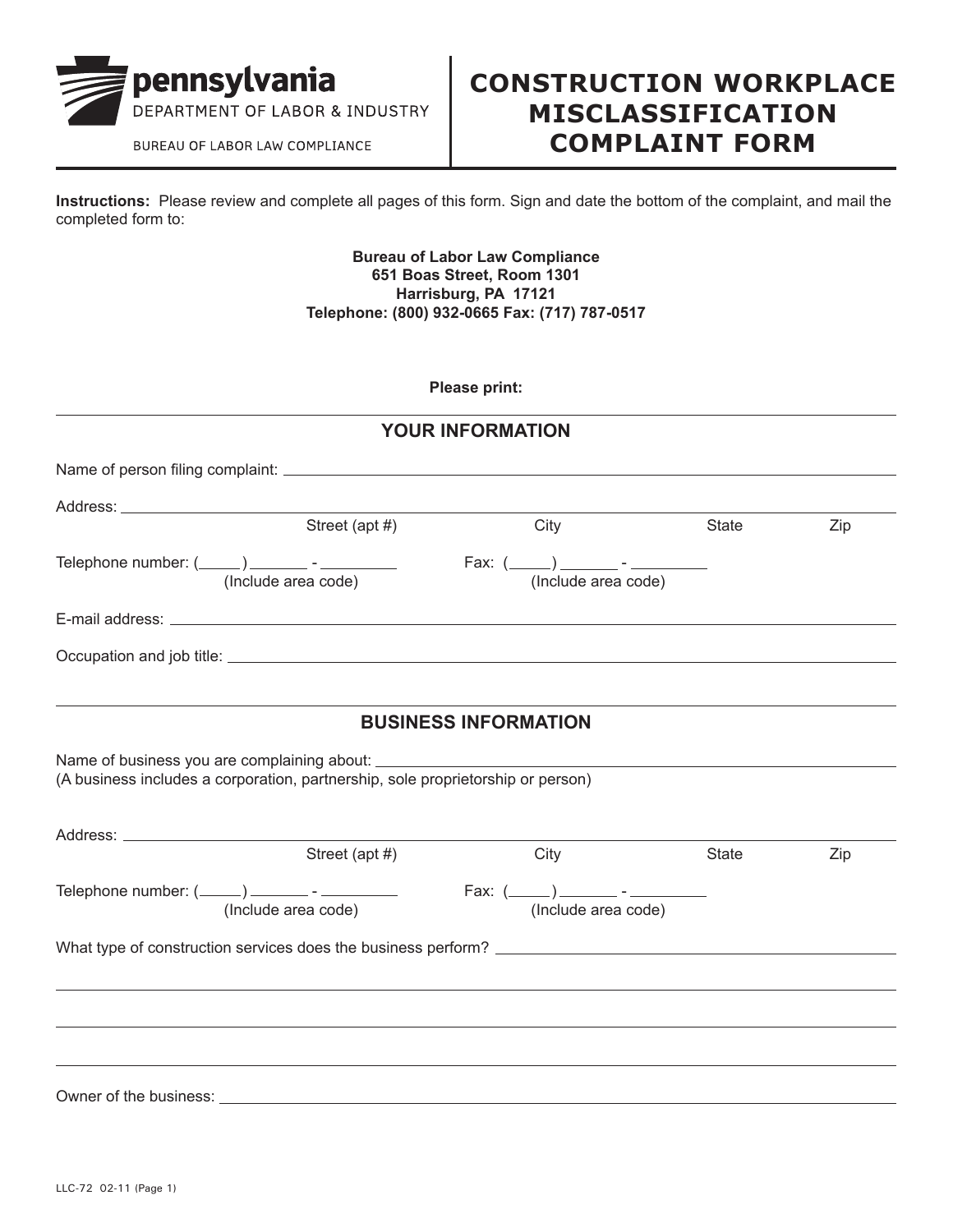## **EMPLOYMENT INFORMATION**

## **For any of the questions below, you may add additional information on separate pages and include any documents that you feel are helpful.**

Provide the following information about each worker that you believe the business misclassified, including yourself if applicable:

|       | <b>Name</b> | Type of work performed | Worksite name and location |
|-------|-------------|------------------------|----------------------------|
| You   |             |                        |                            |
| Other |             |                        |                            |
| Other |             |                        |                            |
| Other |             |                        |                            |
| Other |             |                        |                            |
| Other |             |                        |                            |
| Other |             |                        |                            |
| Other |             |                        |                            |
| Other |             |                        |                            |
| Other |             |                        |                            |
| Other |             |                        |                            |

Provide the following information about each worksite where you believe the business misclassified workers:

| Worksite<br>name and<br>location | <b>Project</b> | <b>Dates</b><br>when work<br>performed | <b>Worksite supervisor</b> | Name of general<br>contractor |
|----------------------------------|----------------|----------------------------------------|----------------------------|-------------------------------|
|                                  |                |                                        |                            |                               |
|                                  |                |                                        |                            |                               |
|                                  |                |                                        |                            |                               |
|                                  |                |                                        |                            |                               |
|                                  |                |                                        |                            |                               |
|                                  |                |                                        |                            |                               |

What led you to believe that this business misclassified employees as independent contractors? \_\_\_\_\_\_\_\_\_\_\_\_\_\_

| Did the business have any other person who provided the workers directions or orders besides the workplace supervisor(s)? |  |
|---------------------------------------------------------------------------------------------------------------------------|--|
| If so, please identify the (se) person(s) and the worksite (s).                                                           |  |